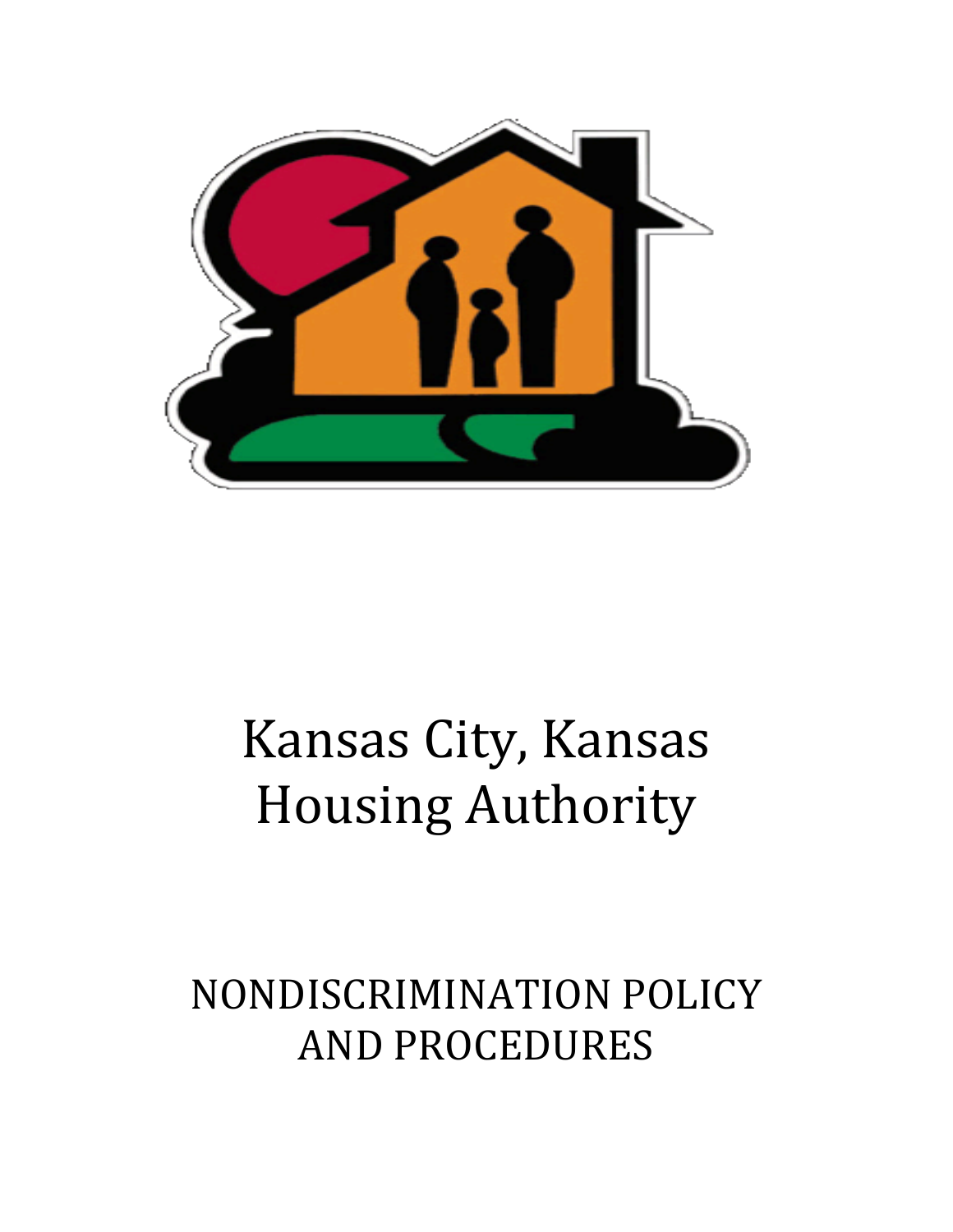## Nondiscrimination Policy and Procedures

## **Table of Contents**

| <b>Section</b><br><b>Title</b> |                                                                                                 | <b>Page Number</b> |
|--------------------------------|-------------------------------------------------------------------------------------------------|--------------------|
| Ι.                             | <b>Purpose of Nondiscrimination Policy</b>                                                      | Page 2             |
| II.                            | <b>Nondiscrimination Policy Statement</b>                                                       | Page 2             |
| III.                           | Scope and Applicability                                                                         | Pages 2-3          |
| IV.                            | <b>Limitation on Policy</b>                                                                     | Page 3             |
| V.                             | <b>Prohibited Behavior</b>                                                                      | Page 3             |
| VI.                            | Sanctions for Employees Found to be in Violation                                                | Page 4             |
| VII.                           | <b>Complaint Procedure</b>                                                                      | Pages 4 - 11       |
| VIII.                          | Action to be taken when Complaint of Policy Violation<br>Against an Agent, Contractor or Vendor | Pages 11 - 12      |
| IX.                            | Notification and Distribution Procedures                                                        | Pages 12 - 13      |
| X.                             | Definitions                                                                                     | Pages 13 - 14      |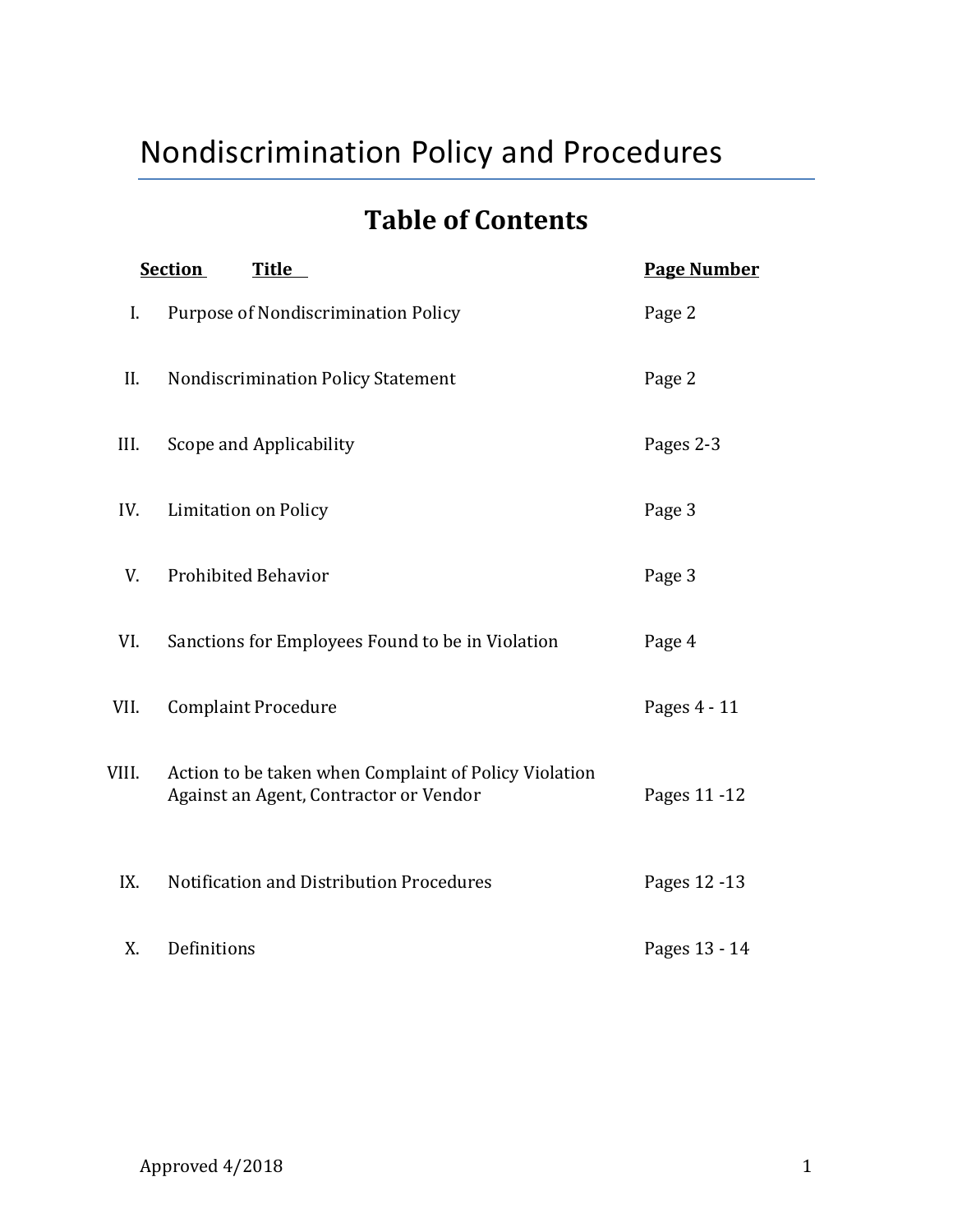### **Nondiscrimination Policy and Procedures of the Kansas City, Kansas Housing Authority**

#### **I. Purpose of Nondiscrimination Policy**

To set forth the requirements, standards and criteria to insure that all residents, applicants and prospective residents of the Kansas City, Kansas Housing Authority (KCKHA) are not subject to any discriminatory acts, actions, or behaviors; including acts, actions or behaviors that constitute sexual harassment by any employee, agent, vendor, or contractor of the KCKHA.

This policy is to prevent any forms of discrimination or sexual harassment against residents, applicants, and prospective residents; discipline employees that are found to have engaged in sexual harassing behavior; and to give assurance and relief to residents, applicants and prospective residents that they will not be subject to discrimination or sexual harassment in the future.

#### **II. Nondiscrimination Policy Statement**

KCKHA has a strict policy against any forms of discrimination and sexual harassment. It is the policy of the KCKHA that no employee, agent, vendor or contractor shall engage in any behavior, acts or actions that discriminate against current residents, applicants and prospective residents in the provision of housing and housing-related services and benefits on the basis of race, color, religion, sex, national origin, disability, sexual orientation or familial status.

Specifically it is the policy of the KCKHA that no employee, agent, vendor or contractor may behave or act in any manner toward or take any action against a current resident, applicant or prospective resident that constitutes sexual harassment.

Sexual harassment includes, but is not limited to, unwanted sexual comments or advances, requests for sexual favors or actions that create a hostile environment. KCKHA's employees are prohibited from sexually harassing residents, applicants or prospective residents. Offenders will be disciplined up to and including termination.

#### **III. Scope and Applicability**

This policy applies to all KCKHA employees, agents, vendors and contractors and covers all KCKHA offices and services that interact with and affect residents, applicants and prospective residents seeking housing and housing-related services and benefits.

This policy is intended to protect the rights of all residents, applicants and prospective residents under the Fair Housing Act and to insure that all residents, applicants and prospective residents are protected from acts of discrimination or sexual harassment in all aspects of housing, housing related services and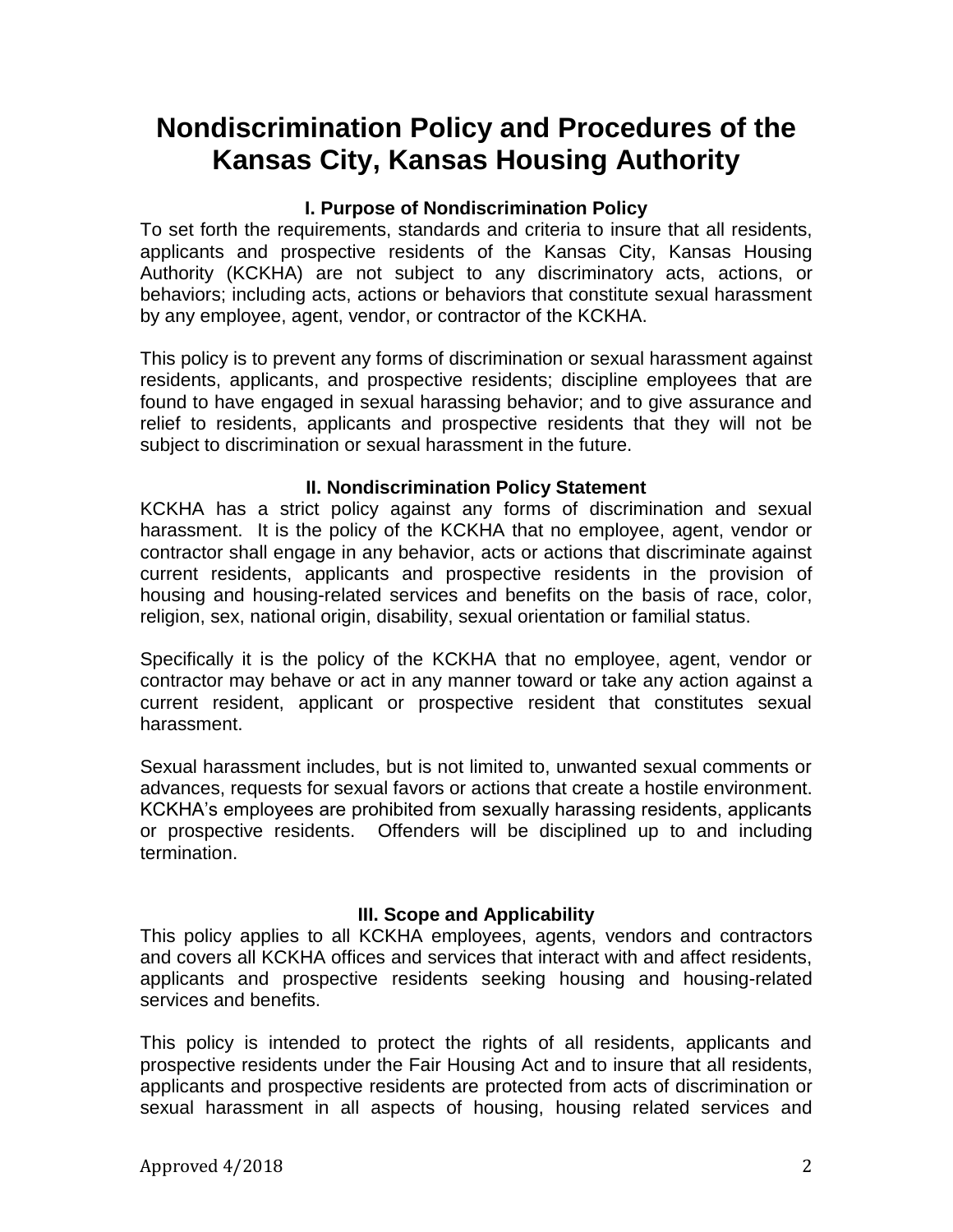benefits. In addition, all employees, agents, vendors and contractors must adhere to the agency's commitment to its Ethics and Services policy statement as outlined in the Public Housing Admission and Continued Occupancy Policy and the Section 8 Administrative Plan.

#### **IV. Limitation on Policy**

This policy does not cover resident complaints of sexual harassment against other residents, guests of resident, or other individuals who are not employees, agents, contractors, or vendors of the KCKHA. Procedures governing the application and enforcement of those protections are contained in the KCKHA Admissions and Continued Occupancy, Section 8 Housing Choice Voucher Program Administrative Plan, the KCKHA Public Housing lease and Section 8 Housing Choice Voucher Contract. Information to residents and Section 8 participants about those rights and how to file a complaint is provided on the KCKHA web site at "www.kckha.org"

#### **V**. **Prohibited Behavior**

The KCKHA shall not, on account of race, color, sex, religion, familial status, disability, national origin, marital status, or sexual orientation:

- $\checkmark$  Deny to any family the opportunity to apply for housing;
- $\checkmark$  Deny to any qualified applicant the opportunity to lease housing suitable to their needs;
- $\checkmark$  Provide housing that is different from that provided to others;
- $\checkmark$  Subject a person to segregation or disparate treatment;
- $\checkmark$  Restrict a person's access to any benefit enjoyed by others in connection with the housing program;
- $\checkmark$  Treat a person differently in determining eligibility or other requirements for admission; or deny a person access to the same level of services.

In addition, the following includes, but not limited to the actions, activities and behavior that may constitute sexual harassment:

- $\checkmark$  Repeatedly asking for dates after being declined and/or continuing to make contact through social media whether or not it contains sexual content;
- $\checkmark$  Engaging in suggestive or sex related behavior;
- $\checkmark$  Making unwelcomed sexual advances and comments;
- $\checkmark$  Asking for sex or sexual favors in exchange for housing benefits and services;
- $\checkmark$  Using rude, insulting, lewd, suggestive or sex related comments and language
- $\checkmark$  Threats, stalking or intimidating behavior;
- $\checkmark$  Showing pornographic or racy materials either in person or through social media; or
- $\checkmark$  Making sexual jokes.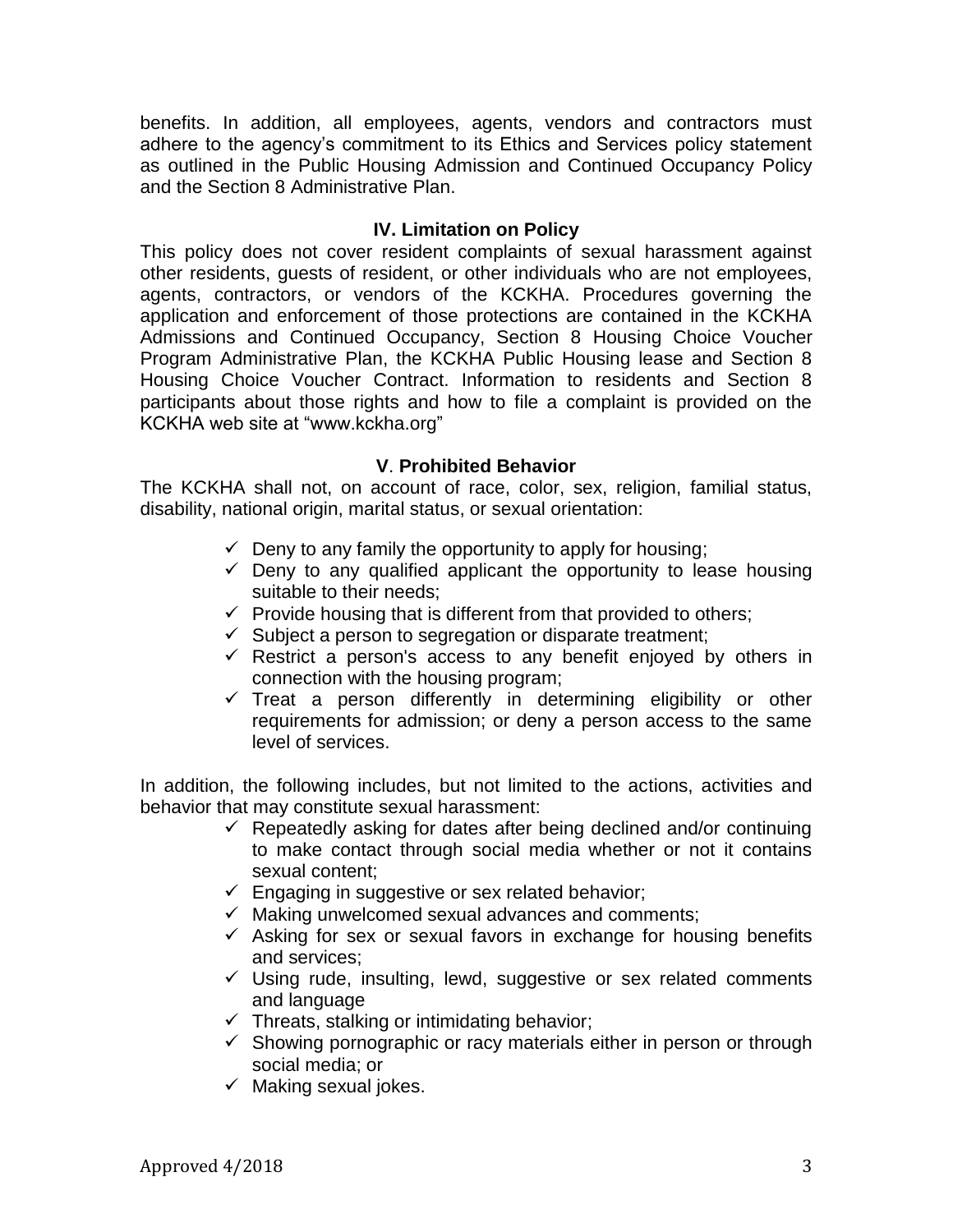#### **VI. Sanctions for Employees Found to be in Violation of this Policy**

The KCKHA Personnel Policies will be amended within 90 days to require employee conformance with this policy including the following sanctions should an employee be found in violation.

The KCKHA Executive Director or designated representative has the authority to administer discipline and sanctions for violations of this policy when it occurs.

A determination that a violation has occurred will be made as a result of an investigation of a complaint carried out in conformance with the investigation procedures listed in this policy statement. At all times the employee's due process rights will be preserved.

Where a violation has been found to have occurred, the employee will be disciplined in one of the following ways.

- 1. Written reprimand
- 2. Written reprimand and performance improvement plan
- 3. Suspension without pay
- 4. Termination

#### **VII. Complaint Procedure**

The procedures outlined in this section apply to complaints against employees only. Complaints against outside contractors and vendors will be handled as described in Section VIII.

#### **A. Designated Position to Oversee the Complaint, Investigation and Resolution Process**

The KCKHA has designated the individual who occupies the position of Executive Services Manager to oversee the complaint, investigation and resolution process. This position is located in the Administrative Offices located at 1124 North Ninth Street, Kansas City, Kansas 66101-2197; and can be reached by telephone by calling 913-281-3300.

#### **B. Reporting, Investigation and Resolution of Complaints**

#### **1. Reporting**

KCKHA employees who receive a complaint regarding sexual harassment or other unlawful housing discrimination must report the complaint to the KCKHA's Executive Services Manager.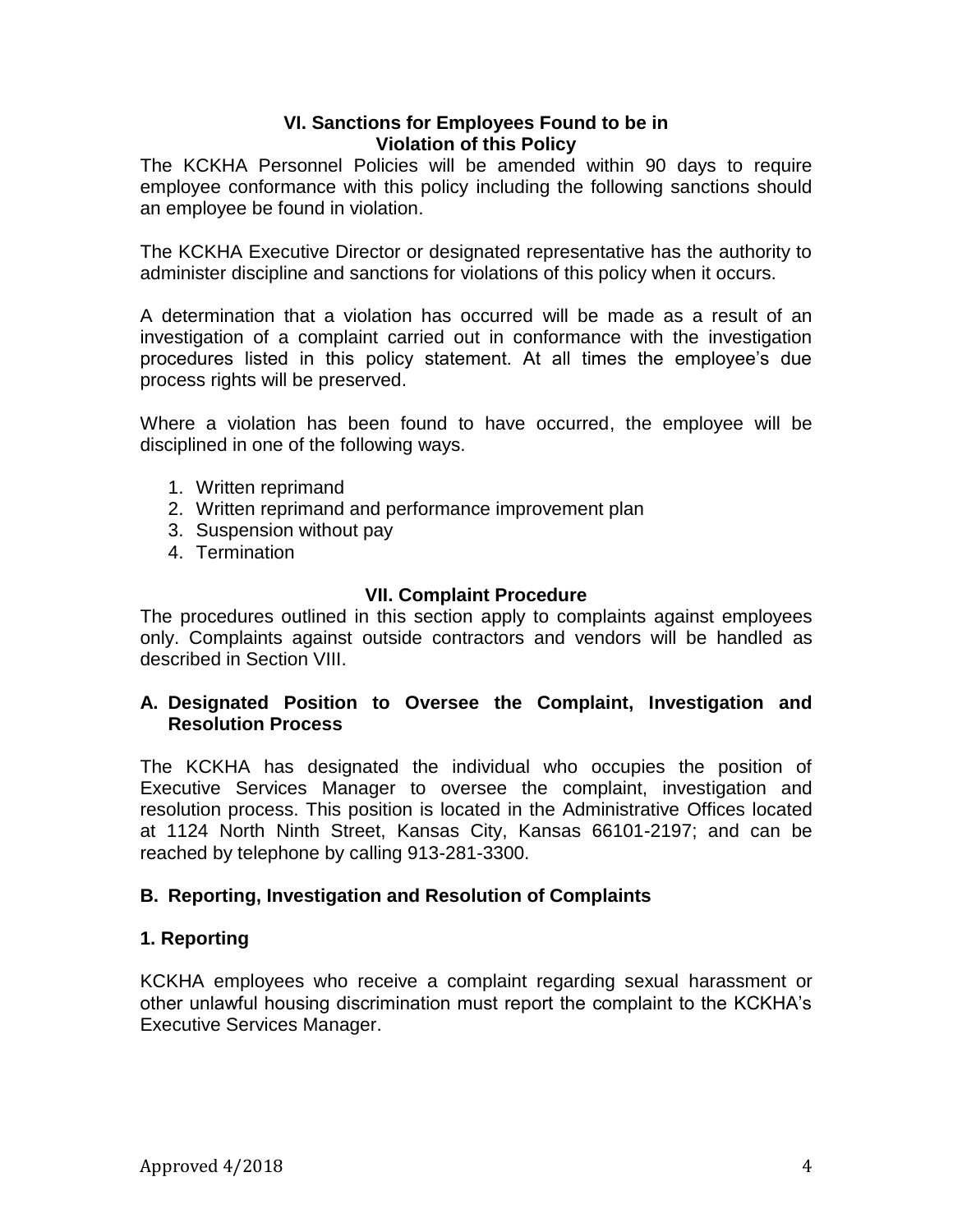A resident, applicant or prospective resident who believes they have been the subject of discrimination or sexual harassment in violation of this policy may submit a complaint verbally or in writing as follows:

A). Verbal Complaint.

- A verbal complaint under this policy may be made by calling the KCKHA Administrative Office at 913-281-3300. The complainant should tell the operator they wish to make a discrimination or sexual harassment complaint.
- The complainant will be given the opportunity to be referred to the KCKHA website to report a complaint of discrimination or sexual harassment. The website will include KCKHA's Nondiscrimination and the Appeals Hearing policies and procedures.
- In addition the individual will be asked if they wish to make a verbal complaint. If the caller wishes to make a verbal complaint over the phone he/she will be forwarded to the Executive Services Manager who will take the complaint on the KCKHA *complaint form* and initiate the investigation procedures.
- A verbal complaint may also be made in person by visiting the Administrative Offices of the KCKHA at 1124 North Ninth Street, Kansas City, Kansas. The individual will be directed to the Executive Services Manager who will take the complaint on the *complaint form* and begin the investigation process.
- If the complainant is alleging discrimination or sexual harassment by the Executive Services Manager, the individual will be directed to the Executive Director.
- The information provided to the Executive Services Manager by the complainant must be sufficiently complete to permit an investigation to be undertaken. Minimally it must contain sufficient identifying information as to name or position of the person alleged to have committed the acts so a person can be identified and a determination made if he/she is an employee, agent, contractor or vendor. It must contain the location(s), approximate date(s) and description of the behavior that took place.
- The Executive Services Manager will assist the complainant to complete the KCKHA *complaint form* as to the facts related to the violation, encouraging the complainant to be as specific as possible as to whom, when the events happened, where, how, and if there were any witnesses.
- The Complainant will be informed that the KCKHA takes the charges seriously and that a full investigation will be carried out.
- Inquiry will be made as to whether the complainant is concerned about retaliation.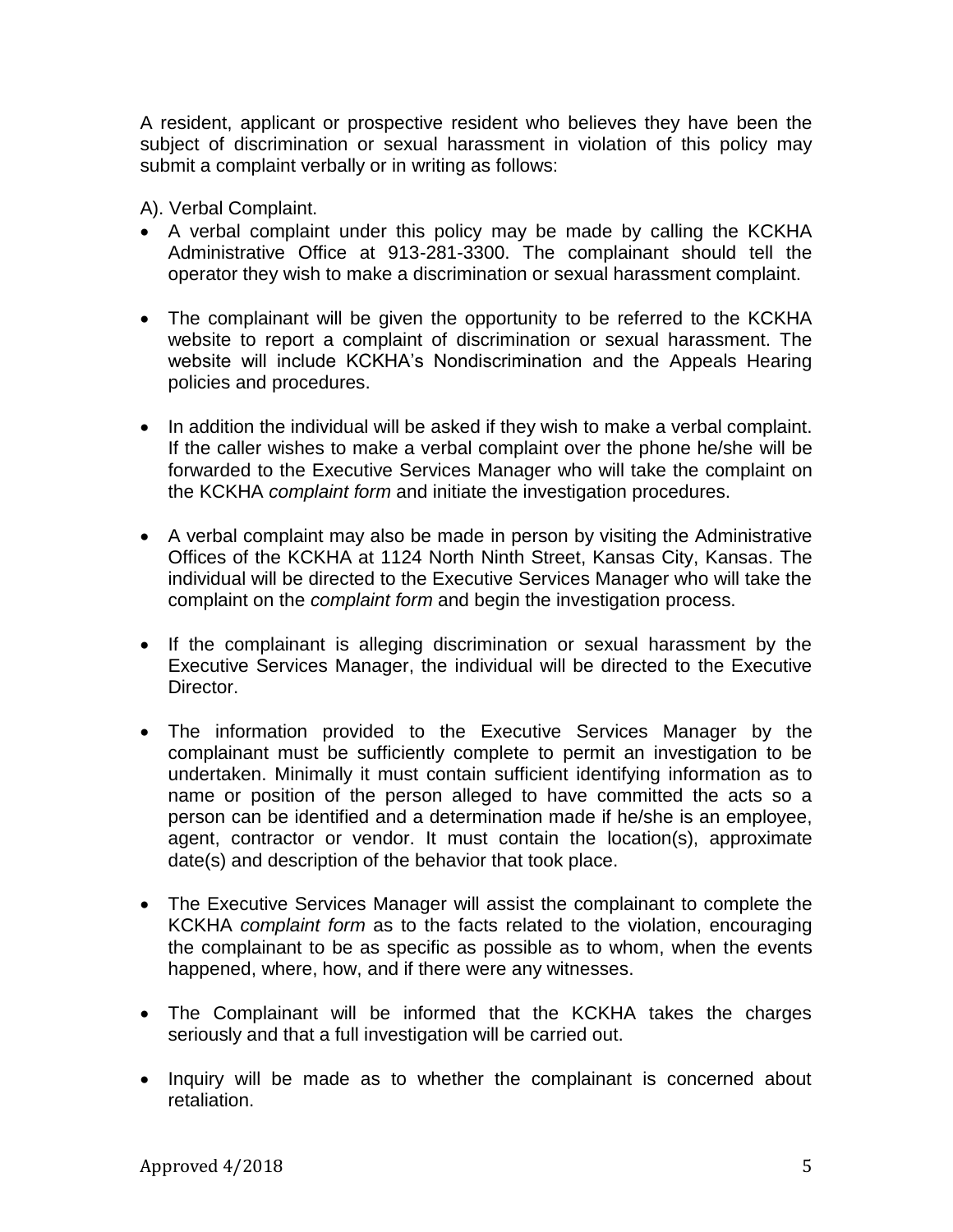- Verbal complaints will only be taken from the individual who is the subject of the sexual harassment behavior. In the event that the individual is under the age of 18, a parent or legal guardian may make the verbal complaint.
- The Executives Services Manager will inform the complainant, parent or guardian of the steps and timeframes of the investigation process and that where possible confidentiality will be maintained. The Executive Services Manager will also inform the complainant of additional avenues that they may report such information, i.e., HUD Office – Fair Housing.

#### B). Written Complaint

- A written complaint under this policy may be made by completing the KCKHA *Complaint Form* and submitting it in person to the Executive Services Manager; or by submitting a complaint online through the KCKHA website.
- *KCKHA Complaint Forms* are located at all KCKHA Administrative, Management and Services offices and on the KCKHA website at [www.kckha.org](http://www.kckha.org/) by clicking on About KCKHA, then Report Fraud/Complaints.
- When making a complaint through the KCKHA website, a *Complaint Report* can be filled out online and electronically submitted to the appropriate office.
- In order to offer the fullest protection to residents, applicant and prospective residents, written complaints not submitted through the website should be delivered or mailed to the Executive Services Manager at 1124 North Ninth Street, Kansas City, Kansas 66101.
- If the complainant is alleging discrimination or sexual harassment by the Executive Services Manager, the individual will be directed to the Executive Director.
- The information provided must be sufficiently complete to permit an investigation to be undertaken. Minimally it must contain sufficient identifying information as to name or position of the person alleged to have committed the acts so a person can be identified and a determination made if he/she is an employee, agent, contractor or vendor. It must contain the location(s), approximate date(s) and description of the behavior that took place.
- Within three (3) business days of receipt of a written complaint the Executive Services Manager will contact the complainant to gather the facts related to the violation and will encourage the complainant to be as specific as possible as to whom, when the events happened, where, how, and if there were any witnesses.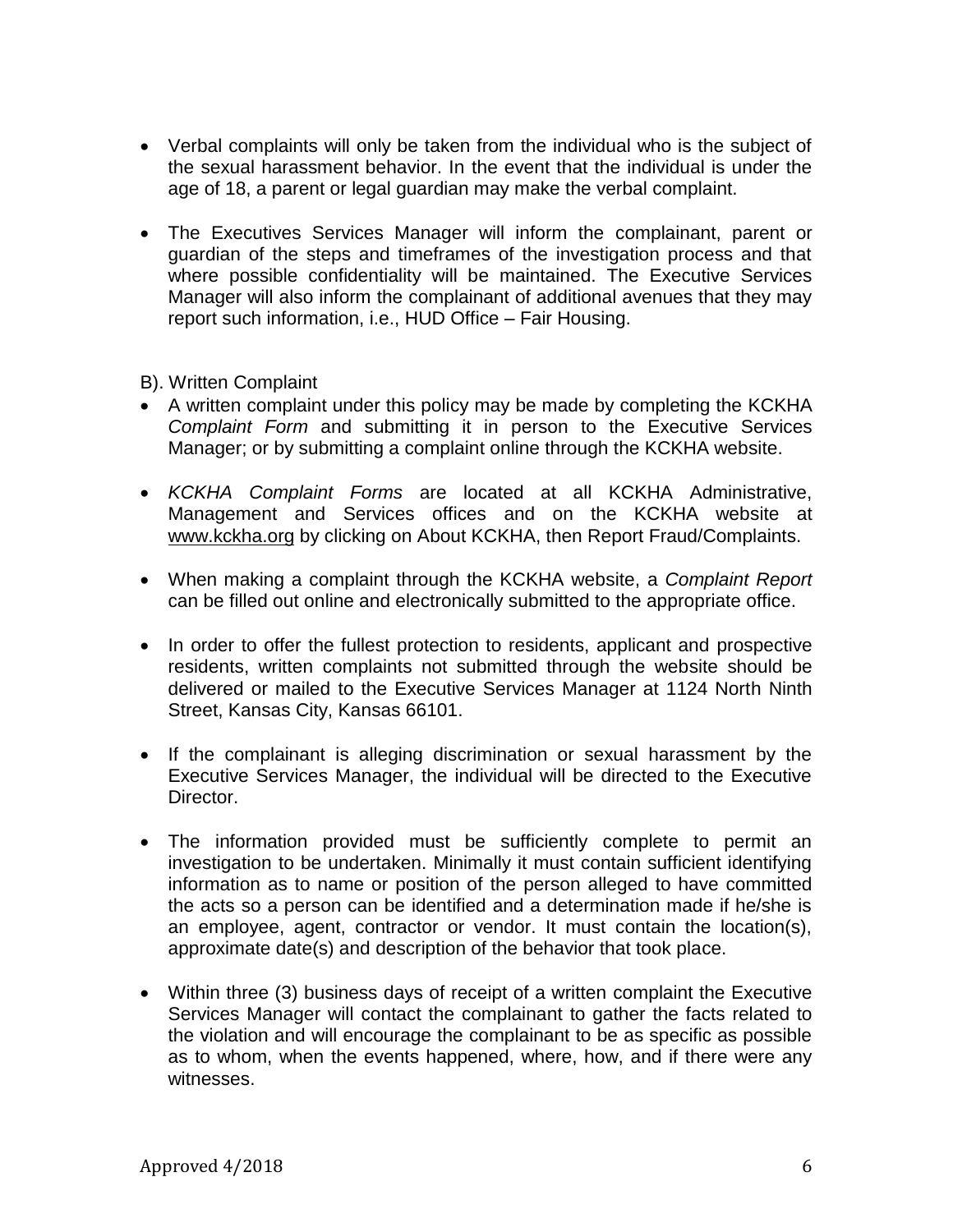- The Complainant will be informed that the KCKHA takes the charges seriously and that a full investigation will be carried out.
- Inquiry will be made as to whether the complainant is concerned about retaliation.
- The Executives Services Manager will inform the complainant of the steps and timeframes of the investigation process and that where possible that confidentiality will be maintained.

#### **2. Investigation Procedures**

The following procedures and guidance will be followed when conducting an investigation of a complaint of a violation of this policy by an employee.

The Executive Services Manager is responsible for conducting the investigation of a complaint. If he or she believes that they cannot conduct a fair and impartial investigation, a written notice will be given to the Executive Director who will appoint a fair and impartial investigator.

Where possible, confidentiality will be maintained. Any information about the complaint, complainant or accused employee will only be shared on a need to know basis.

A. Confidential File

 A confidential file shall be created by the Executive Services Manager within two (2) business days of receipt of a complaint.

B. Notification to Employee

- Upon establishing the file, the Executive Services Manager shall inform the employee's supervisor that a complaint has been made. The accused employee shall be informed of the complaint by the supervisor. The accused employee shall be removed from all contact with the complainant. This action is for the employees' protection as well as the complainant.
- The employee will be informed that the KCKHA takes the charges seriously, that a full investigation will be carried out and that federal law prohibits retaliation against anyone who makes a sexual harassment complaint.
- The employee will also be informed that their due process rights will be protected.

#### C. Interview with Complainant

Within fifteen (15) business days of receipt of a complaint but no more than thirty (30) business days, the Executive Services Manager or designate shall conduct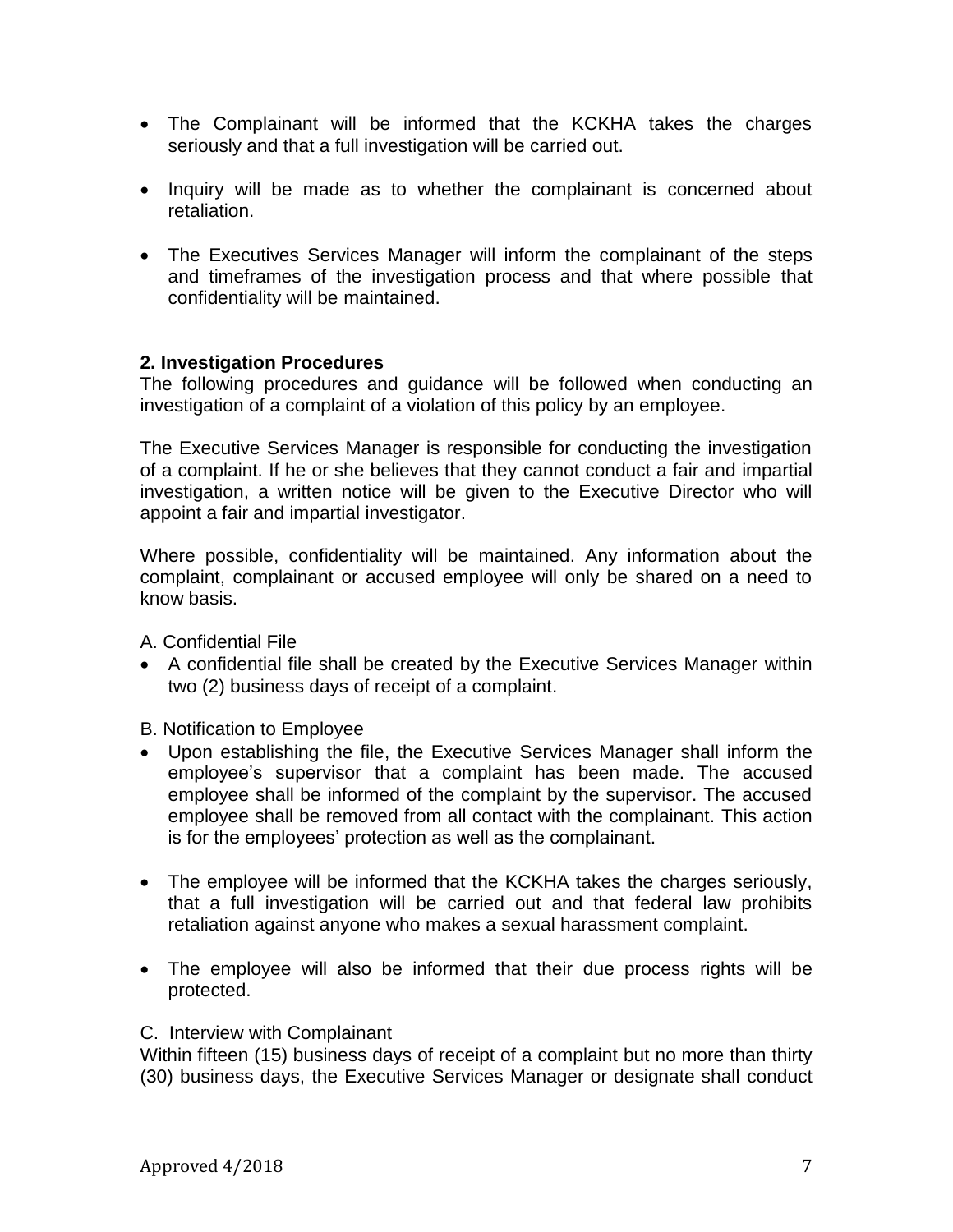an interview with the complainant. If the interview cannot be conducted within fifteen (15) business days the complainant shall be notified in writing.

- The interview shall be conducted in a private room in the KCKHA Administrative Offices at a time and date agreeable to the complainant.
- The KCKHA shall have a witness present at the interview.
- The complainant shall be informed that they may have a witness/advocate present at the interview. The complainant shall also be informed that the witness/advocate is not to give information at the interview but to witness the proceedings.
- The complainant shall be informed that they may bring documents or other evidence to the interview.
- The Executive Services Manager or designee shall make a written record of the information gathered at the interview.
- The Executive Services Manager or designee shall explain the purpose of the interview, review the complaint including the name of the accused employee.
- The Executive Services Manager or designee shall ask questions that elicit the following information.
	- 1. Specific details regarding the alleged discrimination or sexual harassment and the type and frequency of the conduct.
	- 2. How and why the parties know each other.
	- 3. Description of what was said or done. Was it physical or verbal conduct?
	- 4. Location where conduct occurred (including the address if possible) and whether it occurred on or off KCKHA property.
	- 5. Time period over which the conduct occurred and if it occurred during work hours.
	- 6. The effects of the conduct on the complainant. Was it unwelcomed, received as a joke, did it frighten, humiliate or embarrass the complainant.
	- 7. If the complainant told the employee to stop the behavior timeframe from when the conduct occurred to when it was reported.
	- 8. If there was a lag in reporting the complaint, the reason for the delay.
	- 9. Names of witnesses and how they may be contacted.
	- 10.What the complainant wants and how they think the situation might be resolved.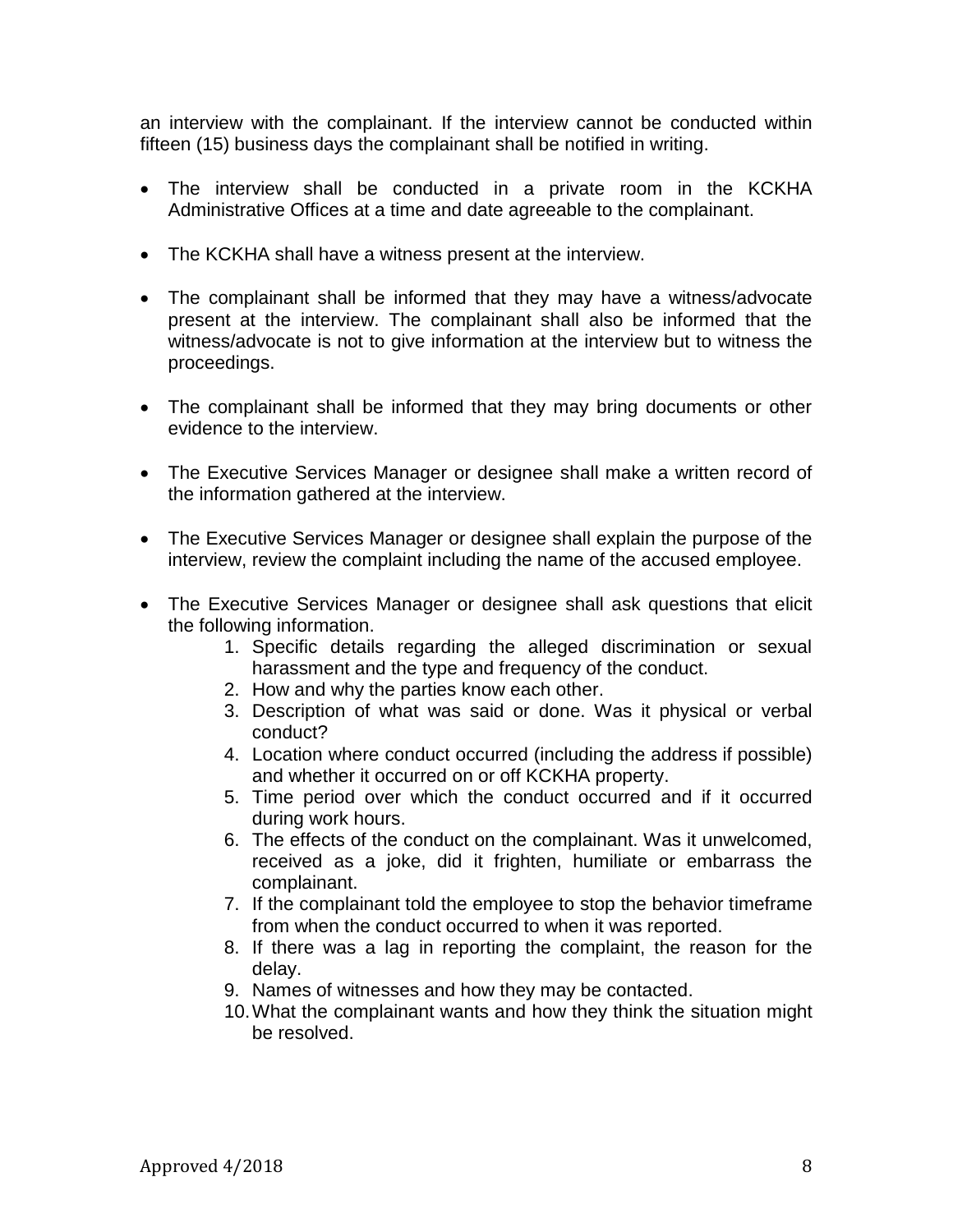#### D. Interview with the Employee

Within fifteen (15) business days of receipt of a complaint but no more than thirty (30) business days, the Executive Services Manager or designate shall conduct an interview with the accused employee. If the interview cannot be conducted within fifteen (15) business days the accused shall be notified.

- The interview shall be conducted in a private room in the administrative offices of the KCKHA.
- The KCKHA shall have a witness present at the interview other than the employee's supervisor.
- The accused employee shall be informed that they may have a witness/advocate present at the interview. The employee shall also be informed that the witness/advocate is not to give information at the interview but to witness the proceedings.
- The accused employee shall be informed that they may bring documents or other evidence to the interview.
- The Executive Services Manager or designee shall make a written record of the information gathered at the interview.
- The Executive Services Manager or designee shall explain the purpose of the interview, identify the complainant and review the complaint.
- The Executive Services Manager or designee shall ask questions that elicit the following information:
	- a. Whether the employee committed the alleged acts
	- b. A response to each of the complainant's charges
	- c. How and why the parties know each other
	- d. Names of witnesses and how they may be contacted
- If the employee admits the behavior, the investigation will stop and a written finding of fact made to the Executive Director recommending the personnel action to be taken under this policy.
- The recommendation shall be based on the severity of the violation and its impact on the complainant.
- The written finding will contain a chronology of the complaint including complaint summary, complainant and employee interviews.
- The complainant will be notified in written within ten (10) business days of the finding and action to be taken to resolve the complaint.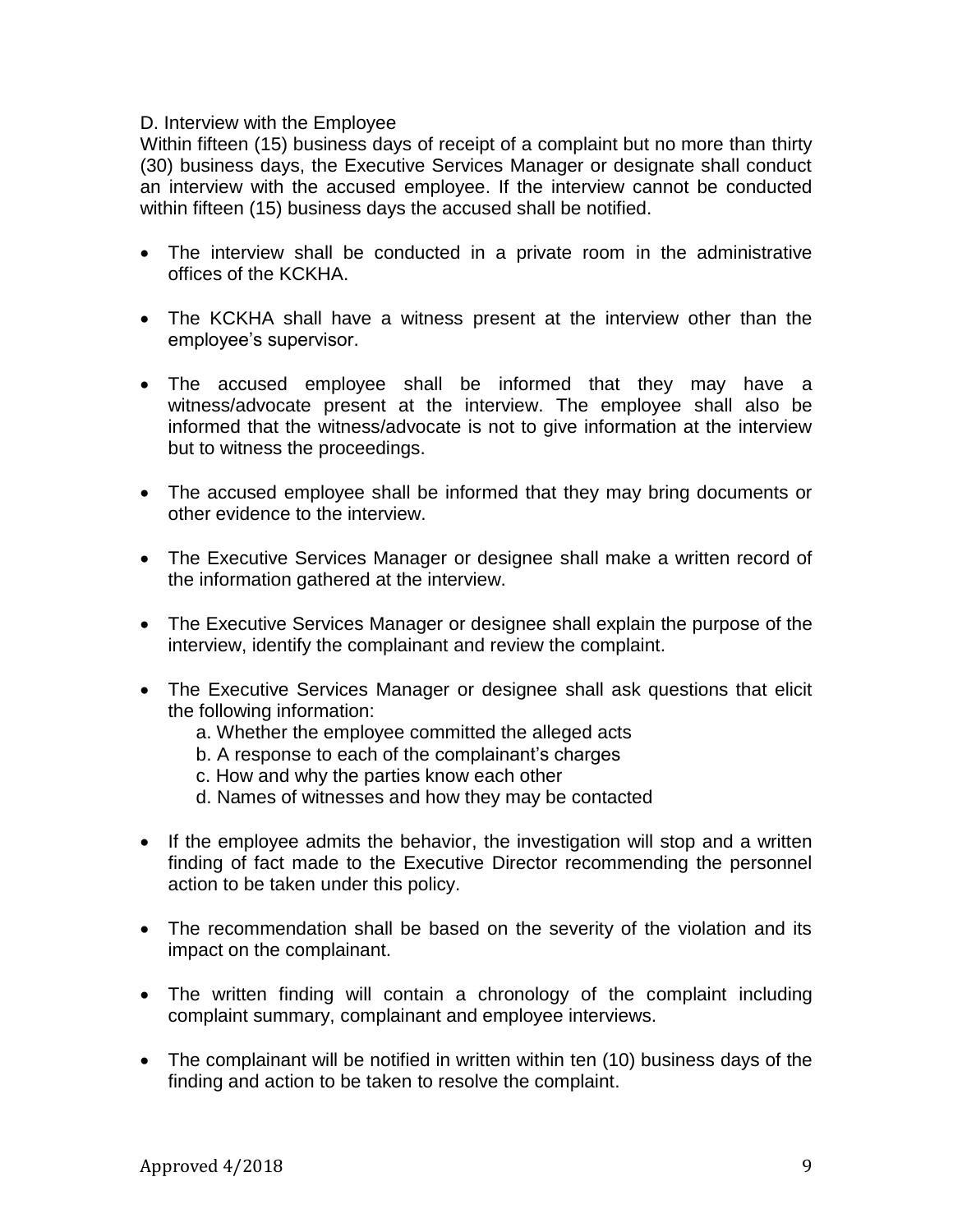#### E. Interviews with Witnesses

All individuals whose names were given as witnesses shall be contacted, informed of this, given information about the complaint and asked if they would agree to be interviewed. They will be asked for confidentiality.

- If the witness declines to be interviewed or if it is not possible to contact the witness the individual offering the name will be informed in writing.
- No later than forty-five (45) business days from the day of the complaint the Executive Services Manager or designate will interview each witness.
- The interview shall be conducted in a private room in the Administrative Offices of the KCKHA.
- The KCKHA shall have a witness present at each interview. A written record of the information gathered at the interview shall be made.
- The Executive Services Manager or designee shall explain the purpose of the interview, identify the complainant, accused employee and review the complaint.
- The Executive Services Manager or designee shall ask questions that elicit the following information:
	- a. Description of what the witness saw or heard
	- b. If they were present when the incident occurred
	- c. If they were not present how they learned of the incident
	- d. Where the incident took place
	- e. If the conduct occurred in the past

F. Follow up interviews and further information gathering

The Executive Services Manager or designee will review the interview notes to determine if any inconsistencies or discrepancies exist. Where inconsistences or discrepancies exists follow up interviews will be conducted.

#### **3. Resolution of Complaint Procedures**

Written Report of the Investigation's Findings

- A. The Executive Services Manager or designee will write a report summarizing the details in the complaint and investigation.
- The report will provide an evaluation of the specific facts and corroborating information from the interviews, and identify non-reconcilable discrepancies and deficiencies in information.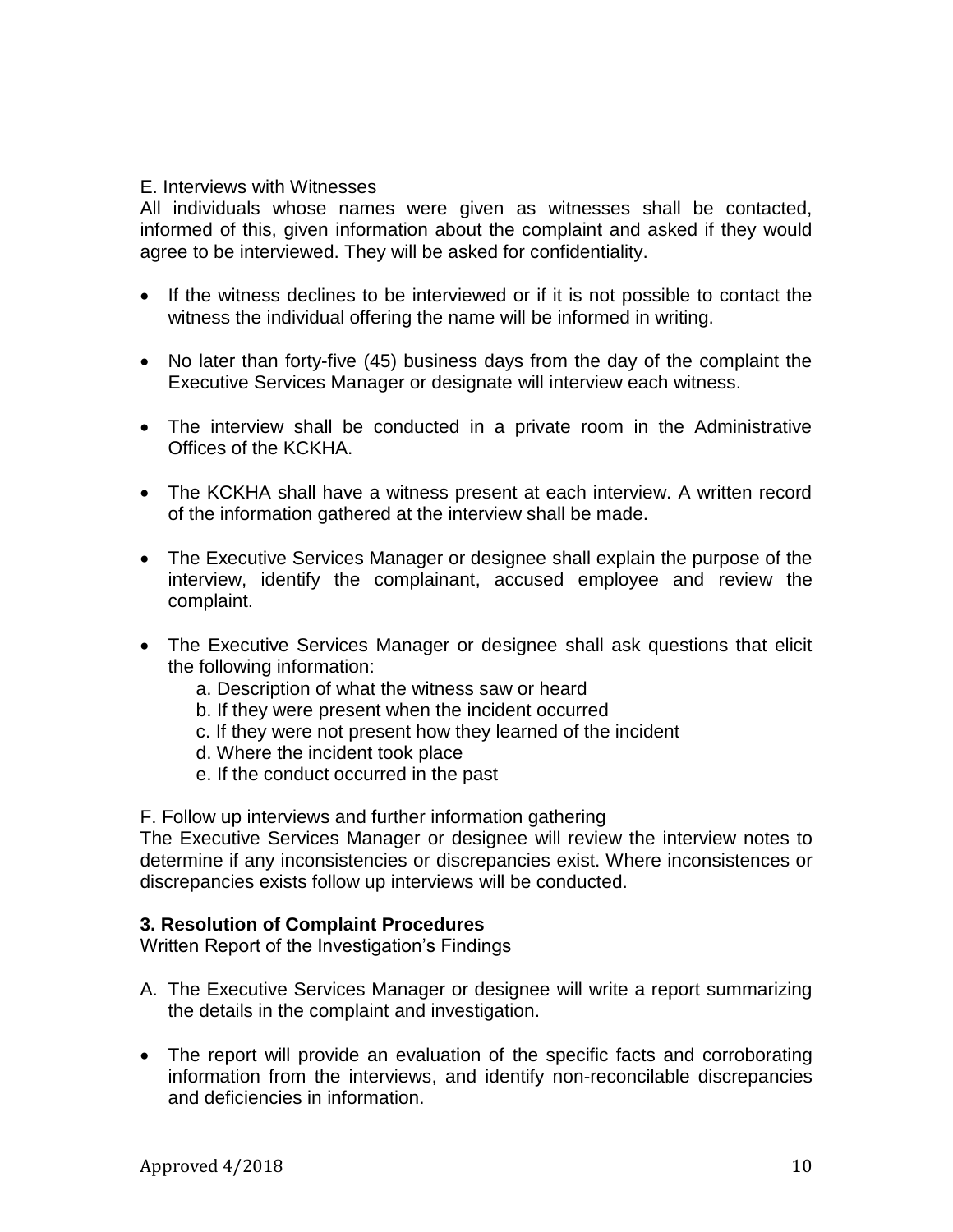The report will note the documents reviewed and describe the interviews. The report will provide a chorology of the investigation procedures.

#### B. Finding of Fact and Recommendation for Action

The report will state conclusions as to whether sexual harassment occurred and the facts found through the investigation that justify the conclusions.

 Where a finding of fact concludes that an employee engaged in sexually harassing behavior, the recommendation shall be based on the severity of the violation and its impact on the complainant.

C. Submission of the Report to the Executive Director The Executive Director shall review and approve the report.

- The complainant and employee shall be notified in writing of the findings and recommendations as soon as possible but no later than ten (10) business days after the Executive Director receives the report.
- Once an employee is found to have violated this policy the KCKHA's personnel policy takes precedence.

D. Timeframe for Completion of the Complaint Process

The Reporting, Investigation and Complaint Resolution timeframe under this policy shall not take longer than ninety (90) business days from the time a verbal or written complaint is made to when the complainant and employee receives written notice of a resolution.

E. Appeals by Residents, Applicants or Prospective Residents The decision of the Executive Services Manager or designee, as approved by the Executive Director, is final.

#### **VIII. Action to be taken when Complaint of Policy Violation is Against an Agent, Contractor or Vendor**

When a complaint is made against an individual or representative who is an agent, contractor or vendor, over whom the KCKHA has no disciplinary authority, the supervising authority for that agent, contractor or vendor shall be notified in writing that a complaint has been made.

The notification shall include a copy of the completed *Complaint Form.* 

The supervising authority for the agent, contractor or vendor will be asked to notify the accused individual of the complaint, and to take the action they deem appropriate to stop the behavior up to and including removing the individual from any KCKHA work site or location.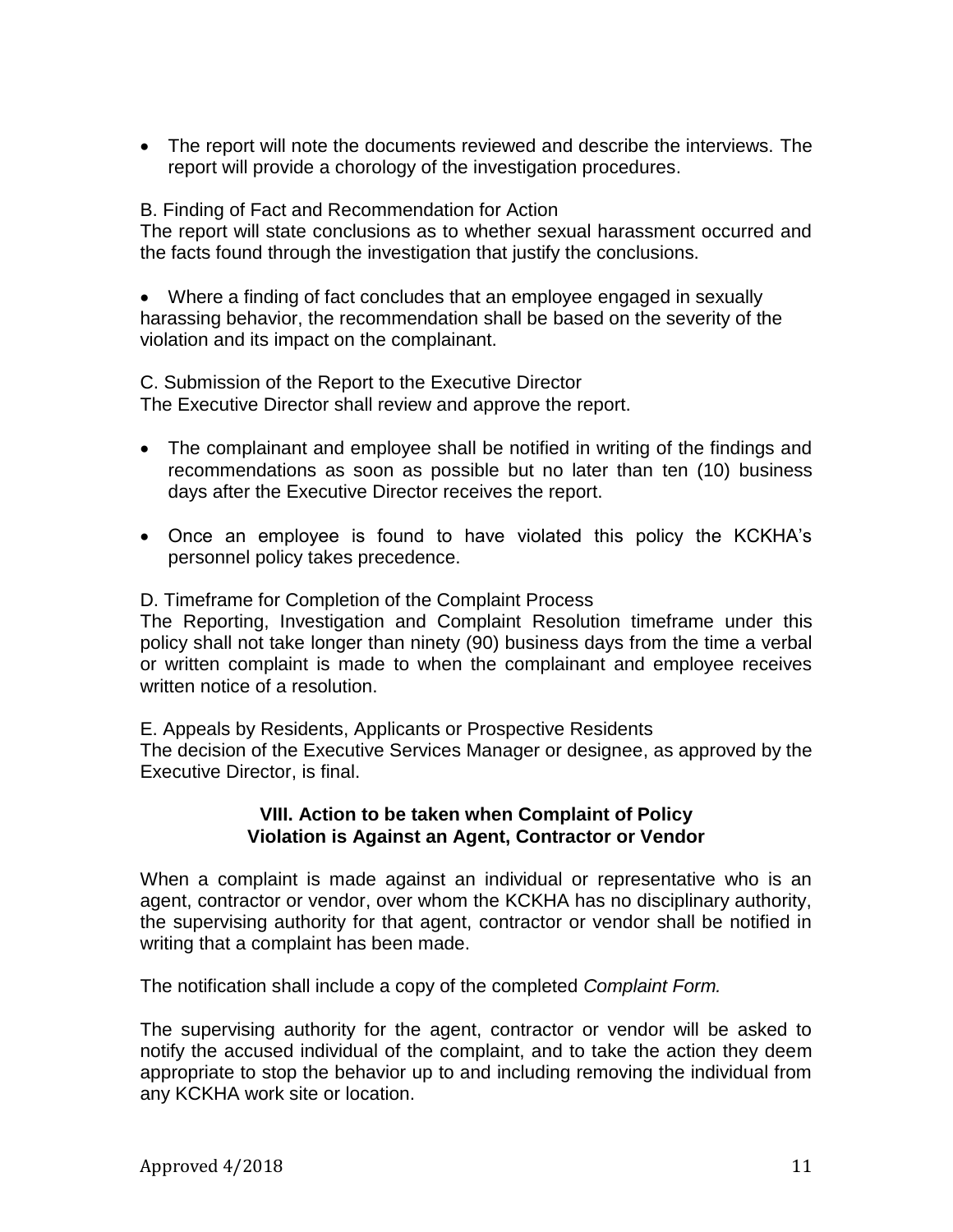The supervising authority will be asked to acknowledge receipt of the notification of the complaint, and that they have taken action to address the complaint.

If the accused is a contractor or vendor who is a solo practitioner he/she will be informed of the complaint, provided a copy of the completed *Complaint Form* and asked to respond to the charges. The Executive Director will determine the action to be taken.

Where a violation has been found to have occurred, the agent, contractor or vendor will be sanctioned in one of the following ways.

- 1. Written reprimand
- 2. Written reprimand and staff must undergo sexual harassment training
- 3. Sanction as deemed appropriate
- 4. Suspension from future contract for services

#### **IX. Notification and Distribution of Nondiscrimination Policy and Procedures**

1. The KCKHA will notify all current employees, applicants, residents, agents, contractors and vendors by letter of the approved policy and procedures.

2. The letter shall include a summary of the policy and procedures and inform the recipient of the locations where the full policy and procedures statement may be found.

3. The full policy and procedures detailing the complaint procedure shall be posted and available for distribution at all KCKHA offices including administrative, management and service offices as well as on the agency's website at [www.kckha.org.](http://www.kckha.org/)

4. In addition to number 3 above, a separate nondiscrimination and sexual harassment flyer shall be posted at the above locations along with the distribution of the "*You have the Right Not to be Sexually Harassed or Abused*" bookmark.

5. The Public Housing and Section 8 Housing Choice Voucher program applications shall include notice of this policy and procedures.

6. The Public Housing Resident Handbook shall be amended to include notice of this policy and procedures and distributed to all residents at lease signing.

7. All new hires shall be notified of this policy and procedures in their letter of hire.

8. The KCKHA shall include notice of this policy and procedures statement in Requests for Proposal and procurement solicitation packages and as an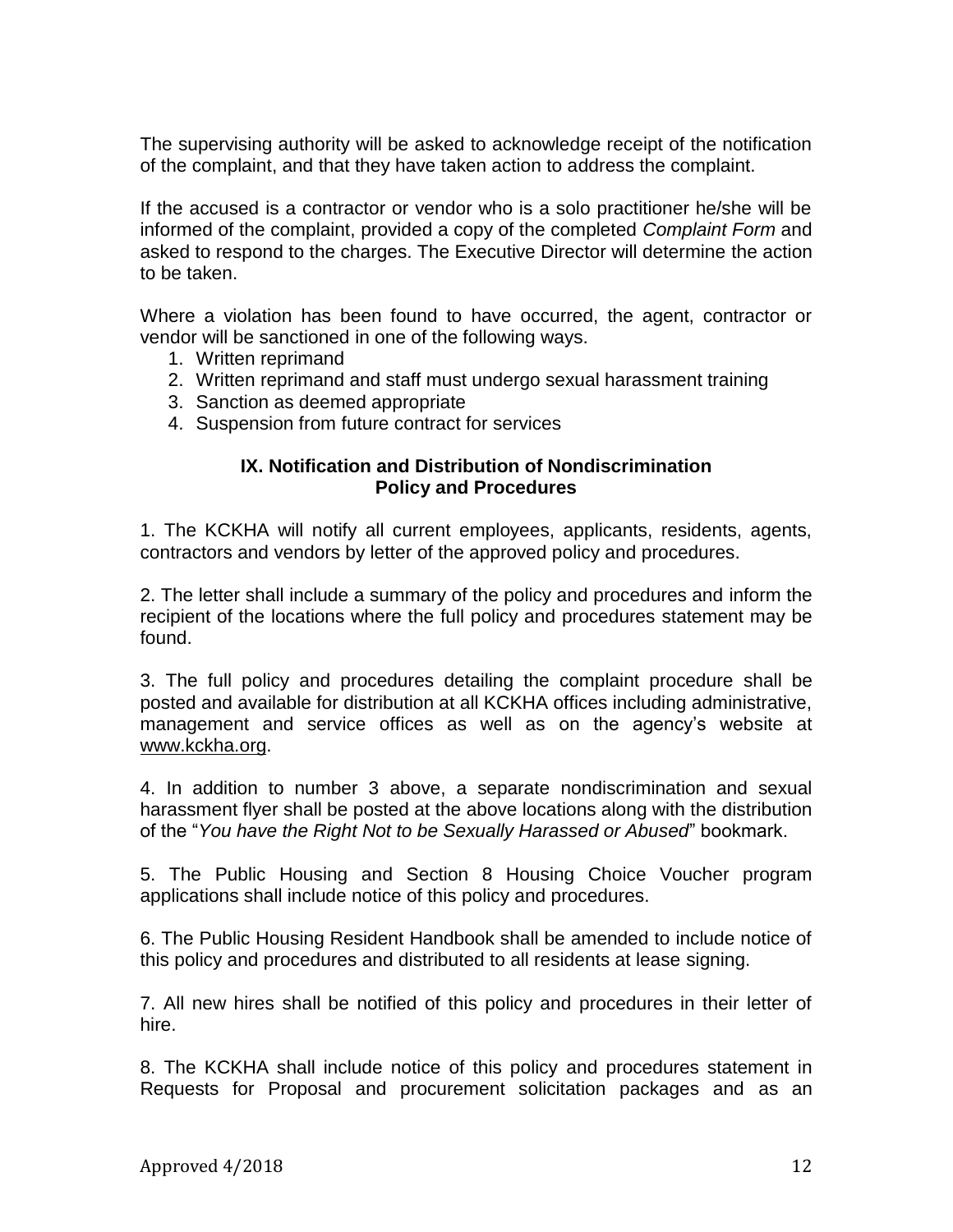addendum to written contracts for goods and services that take on property management responsibilities.

9. Where contracts for services that take on property management responsibilities are secured under a verbal contract, the contractor, agent or vendor, including appeals officer, shall be notified of this policy and procedures in a separate statement via email.

#### **X. Definitions**

For the purposes of this policy:

"Agent" is an individual or company authorized to act on behalf of the KCKHA that take on Property Management Responsibilities.

"Applicant" is any individual who has begun the application process for either the public housing or Section 8 housing choice voucher program whether or not the application has reached completion. The KCKHA policies, procedures and timeframes governing the requirements for an application for housing and housing assistance are contained in the agency's Admissions and Continued Occupancy Policy and The Section 8 Administrative Plan and are not affected or altered by this policy or this definition. The definition used here is to communicate to all parties that the protections of this policy extend to the full continuum of the application processes.

"Complaint" is a verbal or written statement by a resident, applicant, or prospective applicant alleging that they have been subject to sexually harassing behavior by an employee, agent, vendor or contractor.

"Complaint Form" is the official named form used by the KCKHA to file complaints of sexual harassment and other discriminatory treatment. That same form will be used to file complaints under this policy. In addition, a complainant will also be able to report a complaint anonymously on the agency's website at www. kckha.org.

"Contractor" is an individual or company that provides goods and services, under terms specified in a written or oral contract. For the purposes of this policy "contractor" shall also mean any employee of the company working on KCKHA property in conformance with a contract that take on Property Management Responsibilities.

"Employee" is any full-time, part-time, temporary, seasonal, special projects person who is a regular employee of the KCKHA, whose position is adopted in the annual budget or other KCKHA program or grant budgets, and who receives a regular pay check.